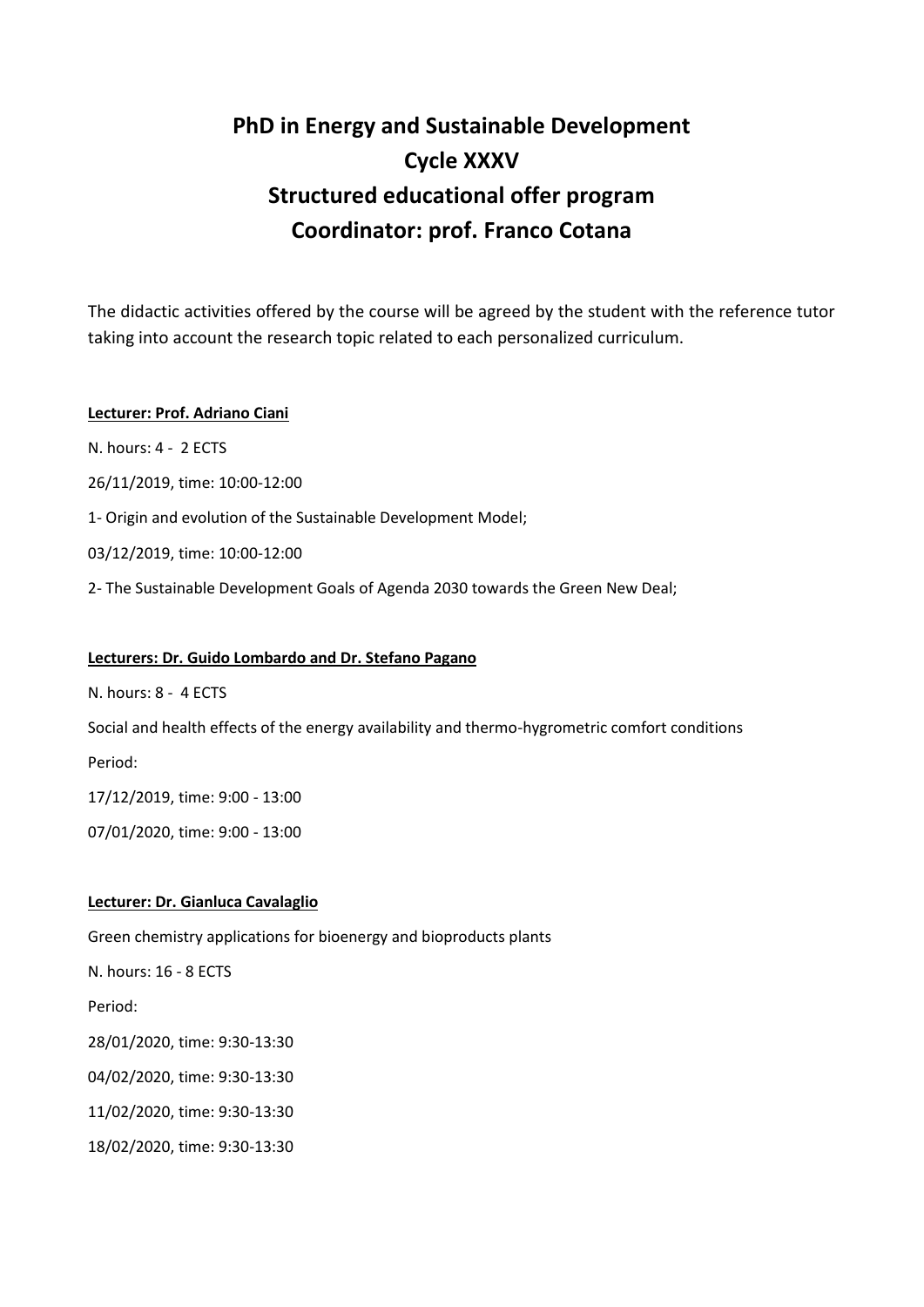**Lecturer: Dr. Luca Fondacci** N. hours: 12 - 6 ECTS Sustainable urban and industrial regeneration Period to be defined

## **Lecturer: Dr. Valentina Coccia**

Evaluation and measurement of odor emissions into the atmosphere by means of dynamic olfactometry with a panel of human receptors

N. hours: 16 - 8 ECTS Period: 05/03/2020, time: 14:30-17:30 12/03/2020, time: 14:30-17:30 19/03/2020, time: 14:30-17:30 26/03/2020, time: 14:30-17:30 02/04/2020, time: 14:30-18:30

## **Lecturer: Dr. David Rotteghen (IPPC Commission)**

Analysis of the regulatory framework on waste N. hours: 4 - 2 ECTS Period: 16/04/2020, time: 09:00 - 13:00

## **Lecturer: Dott. Michele Zinzi (ENEA-DTE-SEN)**

Performance and properties of advanced glazing systems for building applications

N. hours: 4 - 2 ECTS

Period: 11-15 May 2020

## **Lecturer: prof. Andrea Borgia**

N. hours: 12 - 3 ECTS

Polyphasic, polycomponent, thermal modeling of flow in porous and fractured media with application to geothermal fields

Period: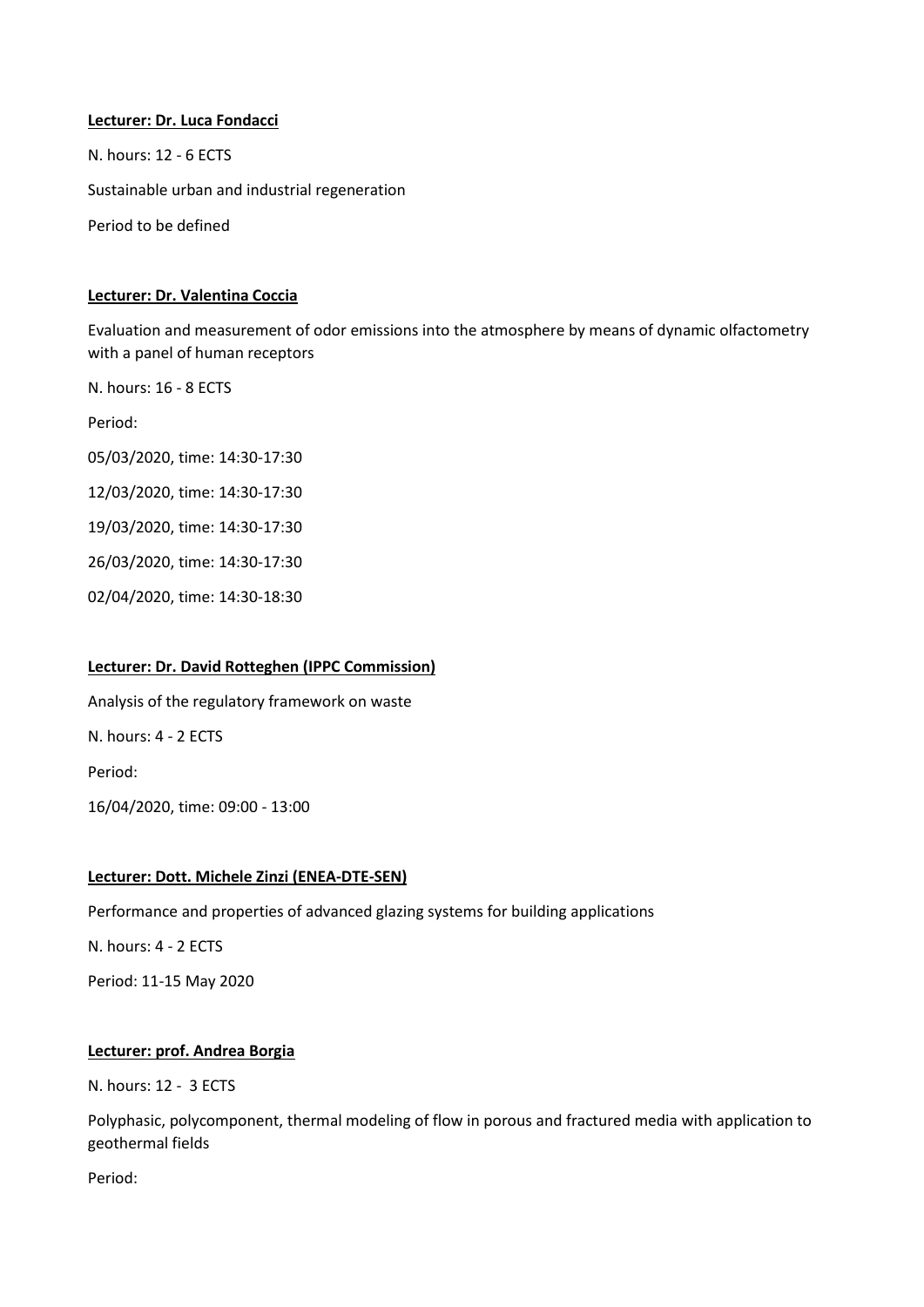25/05/2020, time: 11:00-13:00 14:00 16:00 26/05/2020, time: 11:00-13:00 14:00 16:00 27/05/2020, time: 11:00-13:00 14:00 16:00

#### **Lecturer: Dr. Alessandro Petrozzi**

Renewable energy plant: case study and regulation N. hours: 12 - 6 ECTS Period: 09/06/2020, time: 15:30-19:30 11/06/2020, time: 15:30-19:30 13/06/2020, time: 15:30-19:30

#### **INTERNATIONAL STRUCTURED TEACHING**

Workshops will be organized with foreign members of our PhD Board:

**Prof. Shuji Nakamura**, Japanese naturalized-American scientist, professor at the University of California, Santa Barbara (Nobel Prize in Physics 2014, together with Isamu Akasaki and Hiroshi Amano, for the invention of efficient blue light diodes that allowed to obtain brilliant energy-saving white light sources) (spring 2020)

**Prof. Elie Bou Zeid**, Full Professor of Civil and Environmental Engineering at Princeton University, Director of the Curriculum in Environmental Engineering and Water Resources (fall 2020)

**Prof.ssa Luisa Cabeza**, Full Professor of energy systems and director of the GREIA Research Center on Energy, the Environment and Artificial Intelligence. Universitat de Lleida (fall 2020)

**Prof. Mattheos Santamouris,** Full Professor of Internationally Recognized Merit at the University of New South Wales in Sydney (fall 2020)

**Prof. Andrea Baccarelli** (summer 2020)

Further seminars will also be organized with visiting foreign professors as part of international exchange programs at the University of Perugia:

**Dott.ssa Kelen Almeida Dornelles,** Università San Paolo, Brazil (CAPES program funded by the MEC "Ministério da Educação")

#### **OTHER EDUCATIONAL OFFERS**

The PhD Course offers doctoral students the opportunity to participate in foreign language courses held at the University Linguistic Center (CLA).